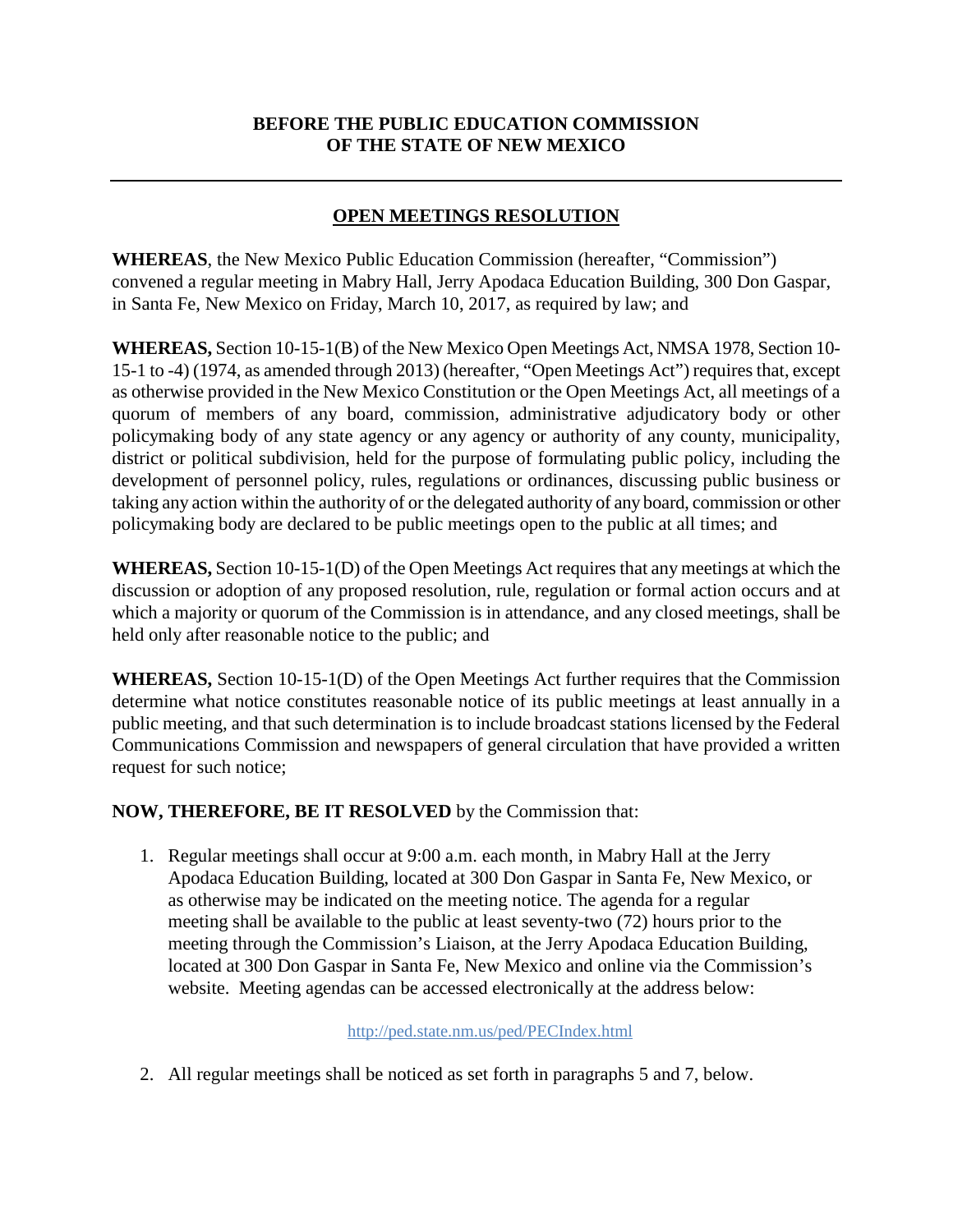- 3. Special meetings may be called by the Chairperson or a majority of Commission members upon seventy-two (72) hours notice. The notice shall include an agenda for the meeting or information on how members of the public may obtain a copy of the agenda. The agenda shall be available to the public at least seventy-two (72) hours before any special meeting commences through the Commission's Liaison, located at the Jerry Apodaca Education Building, located at 300 Don Gaspar in Santa Fe, New Mexico and online via the Commission's website, as indicated above.
- 4. Emergency meetings may be called only under unforeseen circumstances that, if not addressed immediately by the Commission, will likely result in injury or damage to persons or property or substantial financial loss to the Commission. The Commission will avoid emergency meetings whenever possible. Emergency meetings may be called by the Chairperson or a majority of Commission members upon twenty-four (24) hours notice, unless the threat of injury or damage to persons or property or substantial financial loss to the Commission requires less notice. Within ten (10) days of taking action on an emergency matter, the Commission shall report to the Attorney General's Office the action taken and the circumstances creating the emergency; provided that the requirement to report to the Attorney General is waived upon the declaration of a state or national emergency.
- 5. For the purposes of regular meetings described in paragraph 1 of this resolution, notice requirements are satisfied if notice of the date, time, and place of the meeting: (1) is placed in **sent electronically to** newspapers of general circulation in the state; (2) is available **from the PEC Liaison** at the Jerry Apodaca Education Building, located at 300 Don Gaspar in Santa Fe, New Mexico; and, (3) is posted on **the PED Charter School Division and Public Education** Commission's website, as indicated above. A member of the Public Education Department staff shall also mail **send electronic** copies of the meeting notice to those broadcast stations licensed by the Federal Communications Commission and newspapers of general circulation that have made a written request for notice of the Commission's meetings.
- 6. For the purpose of special meetings and emergency meetings described in paragraph 3 and 4 of this resolution, notice requirements shall be satisfied by: (1) posting notice of the date, time, place of the meeting **from the PEC Liaison** at the Jerry Apodaca Education Building, located at 300 Don Gaspar in Santa Fe, New Mexico; (2) posting notice of the date, time and place of the meeting on **the PED Charter School Division and the Public Education** Commission's website, as indicated above; and, (3) by providing telephonic **electronic** notice of the date, time, place of the meeting to newspapers of general circulation in the state. A member of the Public Education Department staff shall also provide telephonic **electronic** notice of the date, time and place of the meeting to any broadcast stations licensed by the Federal Communications Commission and newspapers of general circulation that have made a written request for notice of the Commission's meetings.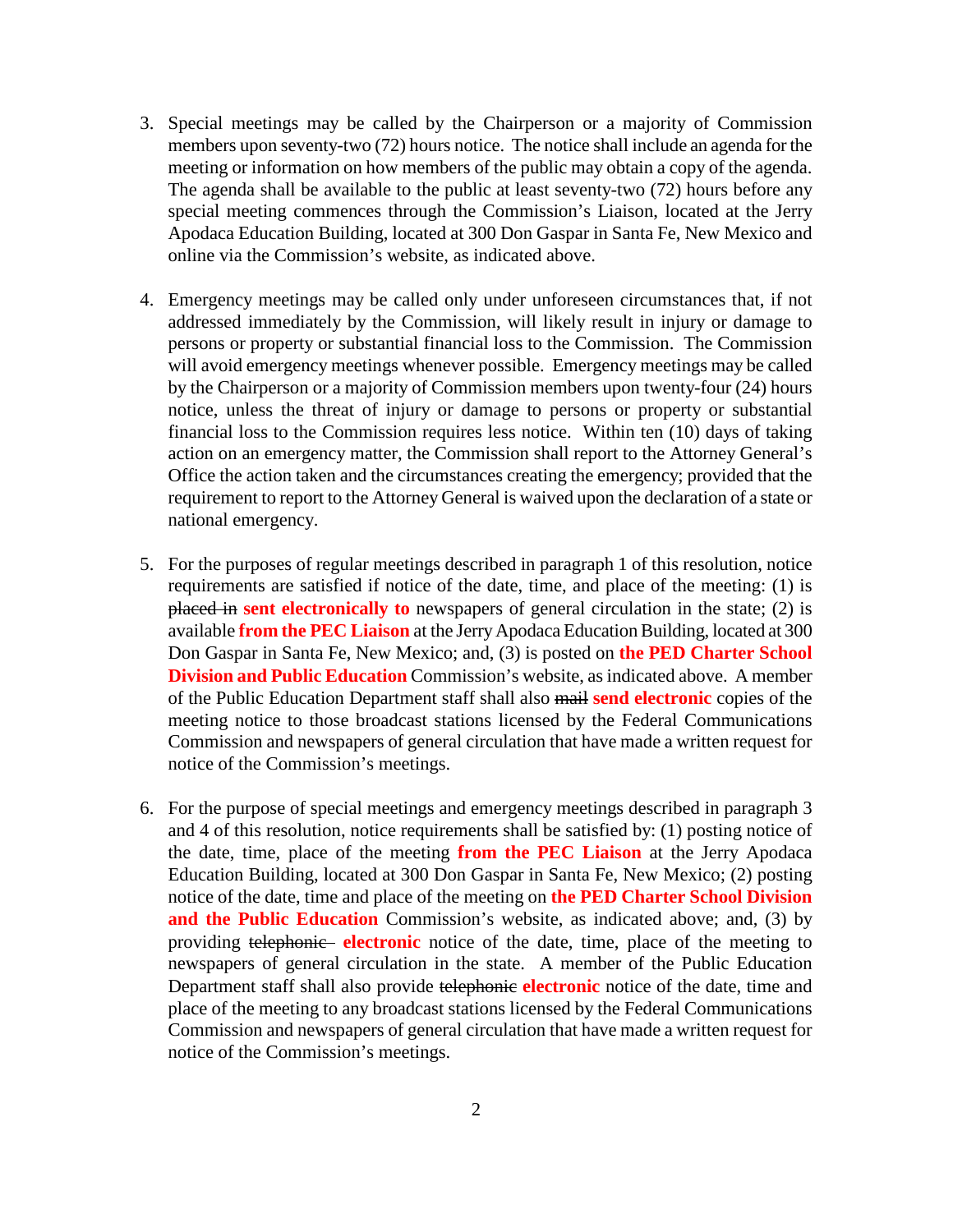7. In addition to the information specified above, all notices shall include the following language:

*Individuals with disabilities who need any form of auxiliary aid to attend or participate in this meeting, please contact the Public Education Commission Liaison at (505) 827-6661 by (eight days prior to regular meeting date). Upon request public documents will be provided in the accessible form necessary to the individual requesting the particular auxiliary aid.*

- 8. A member of the Commission may participate in any Commission meeting by means of a conference telephone or other similar communications equipment only when it is otherwise difficult or impossible for the Commission member to attend the meeting in person. A Commission member may participate in a Commission meeting pursuant to this paragraph so long as: (1) the Commission member participating pursuant to this paragraph is identifiable when speaking; (2) all participants are be able to hear each other at the same time; and, (3) members of the public attending the meeting are able to hear any Commission member who speaks during the meeting, and (4) pursuant to PEC Rules of Procedure, telephonic attendance is requested and approved by the Chairperson.
- 9. The Commission may close a meeting to the public only if the subject matter of discussion or action to occur in the closed meeting is exempted from the open meeting requirement under Section 10-15-1(H) of the Open Meetings Act. Procedures for closing a meeting to the public are as follows:
	- a. If any meeting is closed during an open meeting, such closure shall be approved by a majority vote of a quorum of the Commission taken during the open meeting. The authority for the closure and the subjects to be discussed shall be stated with reasonable specificity in the motion for closure and the vote on closure of each individual member shall be recorded in the minutes. Only those subjects specified in the motion may be discussed in a closed meeting.
	- b. If the decision to hold a closed meeting is made when the Commission is not in an open meeting, the closed meeting shall not be held until public notice, appropriate under the circumstances, stating the specific provision of law authorizing the closed meeting and the subjects to be discussed with reasonable specificity is given to the Commission members and to the general public.
	- c. Following completion of any closed meeting, the minutes of the open meeting that was closed, or the minutes of the next open meeting if the closed meeting was separately scheduled, shall state whether the matters